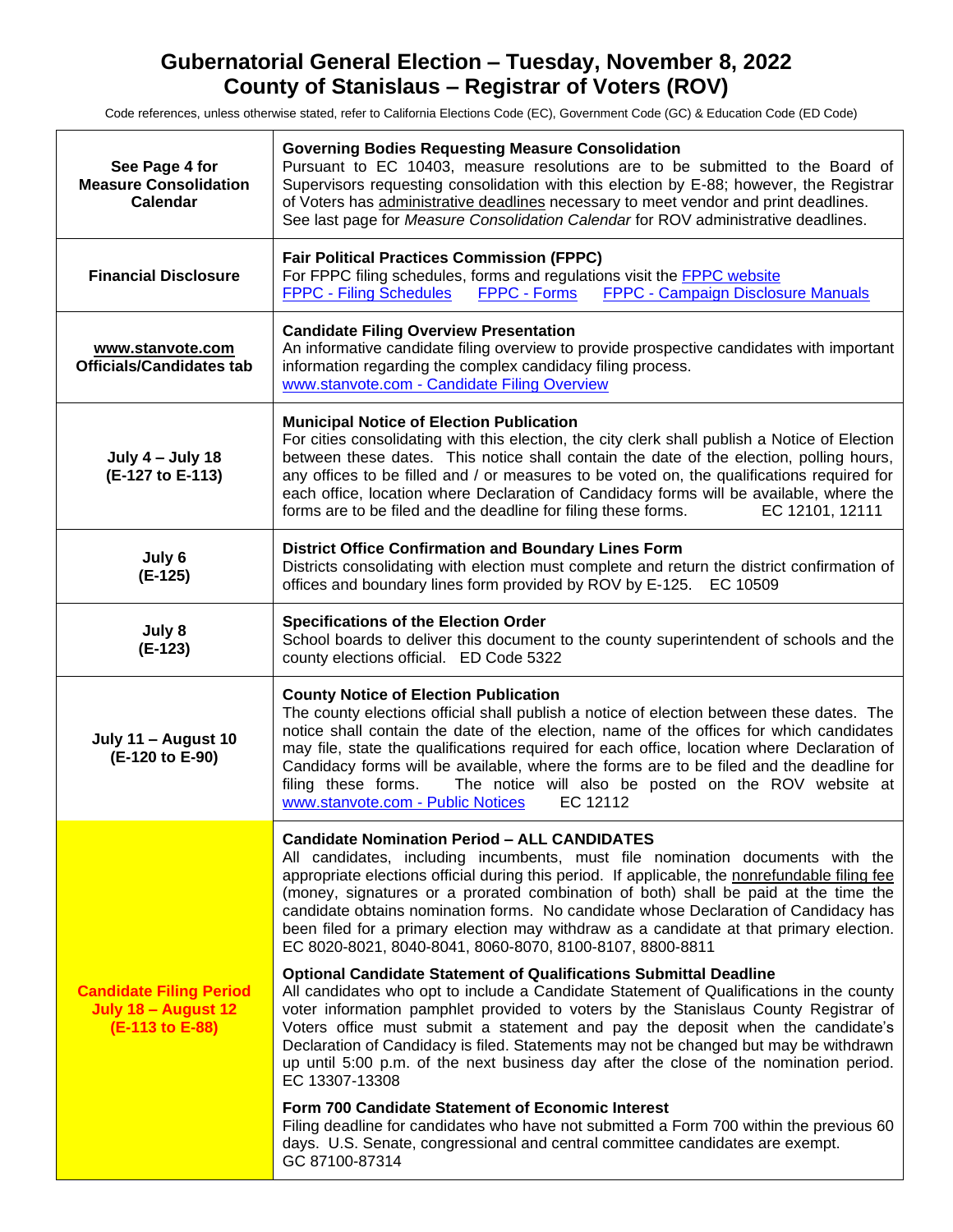| <b>August 2</b><br>$(E-98)$                  | <b>Ballot Designation Change Deadline</b><br>Last day that a candidate can submit a written request to change the ballot designation<br>as used in the primary election. EC 13107(e)                                                                                                                                                                                                                                                                                                                                                      |
|----------------------------------------------|-------------------------------------------------------------------------------------------------------------------------------------------------------------------------------------------------------------------------------------------------------------------------------------------------------------------------------------------------------------------------------------------------------------------------------------------------------------------------------------------------------------------------------------------|
| August 10 - November 8<br>(E-90 to E)        | Late Contributions and Independent Expenditures of \$1,000 or More<br>Within 24 hours of the transaction, FPPC Form 462, Form 496 or Form 497 must be<br>filed with the appropriate filing officer. GC 82036, 82036.5, 84200.6                                                                                                                                                                                                                                                                                                            |
| <b>August 12</b><br>5:00 p.m.<br>$(E-88)$    | <b>Close of Candidate Nomination Period</b><br>Candidate nomination documents are due. Incumbents who wish to file as a candidate<br>for their own office must file by this date. Last day to withdraw Declaration of Candidacy<br>papers except when there is an extension to that office. Form 700 Statements of<br>Economic Interest are due. EC 8020, 8022, GC 87200                                                                                                                                                                  |
| August 13 - August 22<br>(E-87 to E-78)      | 10-day Public Examination Period for Statement of Qualifications<br>Public examination period for offices that close during the nomination period. Any voter<br>of the jurisdiction or the county elections official may file a writ of mandate or an<br>injunction requiring any or all of the materials to be amended or deleted. EC 13313                                                                                                                                                                                              |
| August 13 - August 17<br>(E-87 to E-83)      | <b>Candidate Nomination Extension Period - If Applicable</b><br>For anyone other than the incumbent if the incumbent did not file by E-88. This<br>provision does not apply if there is no eligible incumbent to be elected or if the<br>incumbent has met a term limit. EC 8022, 8024, 8204, 10225, 10407, 10516, 10604                                                                                                                                                                                                                  |
| <b>August 17</b><br>$(E-83)$                 | Unopposed Superior Court Judge Write-In Campaign Deadline<br>Last day to file a petition indicating that a write-in campaign will be conducted against an<br>unopposed incumbent Superior Court judicial candidate who has filed nomination<br>petitions. The petition must be signed by at least 0.1% (at least 100 but no more than<br>600) qualified registered voters. Once the petition is complete, write-in candidates must<br>file their write-in statement and nomination petitions between E-57 and E-14.<br>EC 8203, 8600-8606 |
| August 18 - August 27<br>(E-82 to E-73)      | 10-day Public Examination Period for Statement of Qualifications<br>Public examination period for offices that close during an extended nomination period.<br>Any voter of the jurisdiction or the county elections official may seek a writ of mandate or<br>an injunction requiring any or all of the materials to be amended or deleted. The writ of<br>mandate or injunction must be filed no later than the end of this period. EC 13313                                                                                             |
| <b>August 18</b><br>$11:00$ a.m.<br>$(E-82)$ | <b>Randomized Alphabet Drawing</b><br>Conducted by the Secretary of State to determine candidate name order as it will appear<br>on the ballot. The county elections official will also hold a drawing at 11:00 a.m. for multi-<br>county legislative offices.<br>EC 13112                                                                                                                                                                                                                                                                |
| Sept. 9 - Sept. 24<br>(E-60 to E-45)         | Military / Overseas Vote by Mail Ballots<br>Mailing and processing period for military and overseas voters. EC 300, 3101-3206                                                                                                                                                                                                                                                                                                                                                                                                             |
| September 12 - October 25<br>(E-57 to E-14)  | <b>Write-In Candidacy</b><br>Statement of Write-In Candidacy must be filed with the county elections official to be a<br>qualified write-in candidate for offices appearing on the ballot. Write-in candidates are<br>not allowed for a voter nominated office at a general election.<br>EC 8600-8606                                                                                                                                                                                                                                     |
| September 29 - October 18<br>(E-40 to E-21)  | <b>County Voter Information Guide</b><br>Mailed by the county elections official to each registered voter. EC 13303                                                                                                                                                                                                                                                                                                                                                                                                                       |
| September 29 - October 18<br>(E-40 to E-21)  | <b>State Voter Information Guide</b><br>Mailed by the Secretary of State to each household in which voters were registered by<br>$E-60.$<br>EC 9094                                                                                                                                                                                                                                                                                                                                                                                       |
| October 10 - November 1<br>(E-29 to E-7)     | <b>Vote by Mail Ballots</b><br>Mailing and processing period for vote by mail ballots. Ballots will be available at the<br>county elections office.<br>EC 3001                                                                                                                                                                                                                                                                                                                                                                            |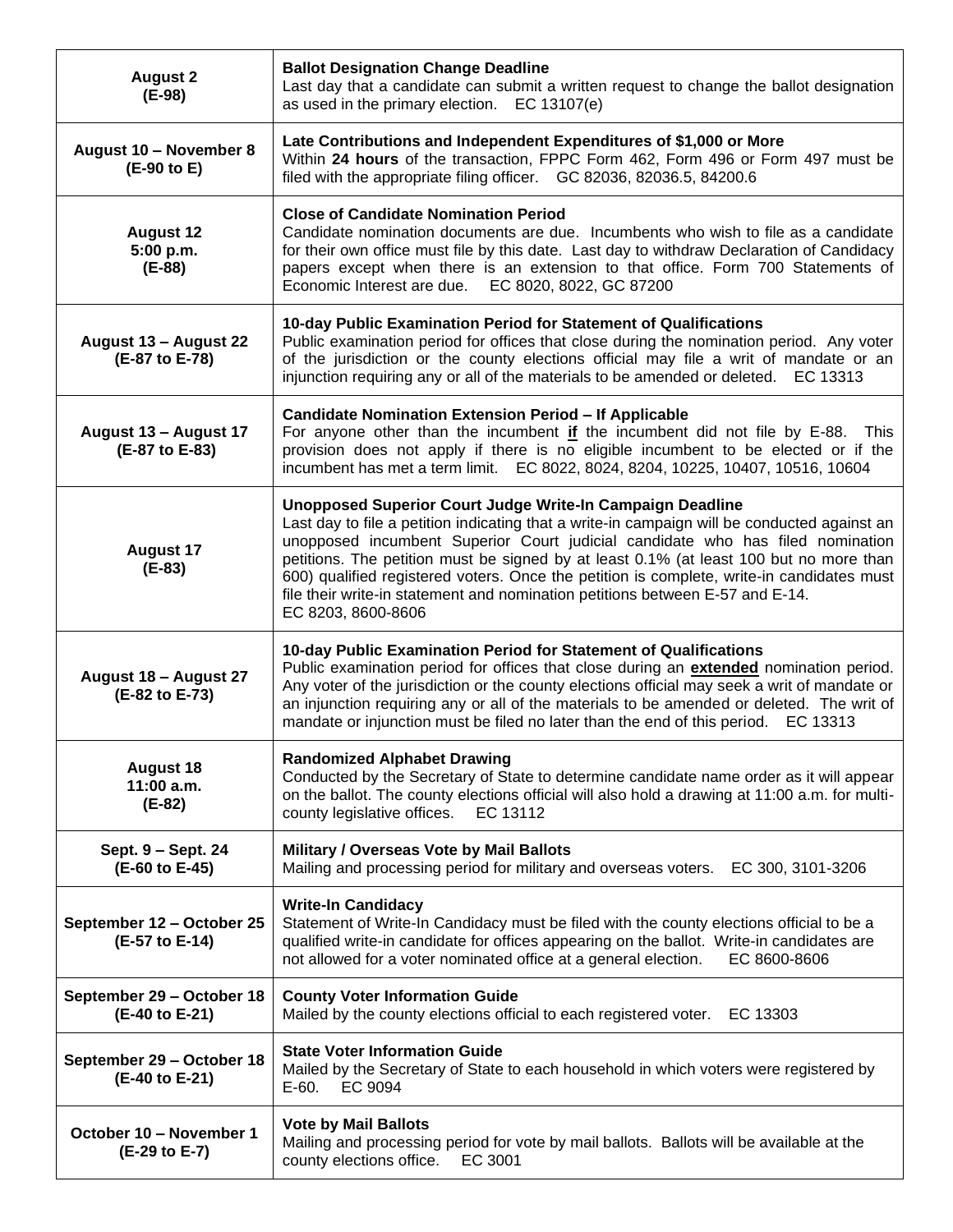| October 10<br>$(E-29)$                    | Ballot drop boxes will be deployed throughout the county.<br>A list of ballot drop box locations is printed in the County Voter Information Guide and is<br>posted at www.stanvote.com - Vote Center / Drop Box                                                                                                                                             |
|-------------------------------------------|-------------------------------------------------------------------------------------------------------------------------------------------------------------------------------------------------------------------------------------------------------------------------------------------------------------------------------------------------------------|
| October 24<br>$(E-15)$                    | 15-Day Close of Registration<br>Last day to register for this election. Postmarks, DMV submissions and elections office<br>delivery/drop off are acceptable.                                                                                                                                                                                                |
| October 25 - November 8<br>(E-14 to E)    | <b>Conditional Registration Period</b><br>Eligible persons who missed the 15-day close of registration may appear in person at<br>the county elections official's office or any vote center and register to vote provisionally<br>for this election. EC 2170                                                                                                |
| October 29<br>$(E-10)$                    | <b>Vote Centers Open</b><br>A portion of the vote centers will begin opening 10 days prior to Election Day. A list of<br>vote centers is printed in the County Voter Information Guide and posted at<br>www.stanvote.com - Vote Center / Drop Box                                                                                                           |
| November 1<br>$(E-7)$                     | Last Day to Request Vote by Mail Ballot                                                                                                                                                                                                                                                                                                                     |
| November 5<br>$(E-3)$                     | <b>Additional Vote Centers Open</b><br>Additional vote centers will begin opening 3 days prior to Election Day. A list of vote<br>centers is printed in the County Voter Information Guide and posted at<br>www.stanvote.com - Vote Center / Drop Box                                                                                                       |
| November 8<br>(E)                         | <b>ELECTION DAY</b><br>Vote centers are open from 7:00 a.m. until 8:00 p.m.<br>EC 1000, 14212                                                                                                                                                                                                                                                               |
| November 10<br>$(E+2)$                    | 1% Manual Tally Random Draw<br>The random draw will be conducted at 11:00 a.m. at the county elections office. The<br>manual tally is conducted to verify accuracy of vote tabulation machines. The random<br>draw is open to the public. EC 15360<br>5-Day public notice with specific dates will be posted at www.stanvote.com - Public<br><b>Notices</b> |
| November 10 - December 8<br>(E+2 to E+30) | <b>Official Canvass of the Vote</b><br>The official canvass of precinct returns shall commence and be completed during this<br>time. The county elections official shall prepare a certified statement of the results and<br>submit it to the governing bodies consolidated with this election.<br>EC 15301, 15372                                          |
| December 2                                | <b>Elected and Appointed Special District Officials Will Take Office</b><br>At noon on the first Friday in December following this election.<br>EC 10554                                                                                                                                                                                                    |
| December 9                                | <b>Elected and Appointed School District Officials Will Take Office</b><br>Governing board members of a school district or community college district take office on<br>the second Friday of December.<br>Ed Code 1007, 1009, 5017                                                                                                                          |

Notwithstanding any other provision of law, whenever a date prescribed by law falls on a weekend or holiday, such act may be performed on the next business day. *EC 15; GC 6700, 6701, 6707*

*This calendar is for general information only and does not have the force and effect of law, regulation or rule. In case of conflict, the law, regulation or rule will apply .*